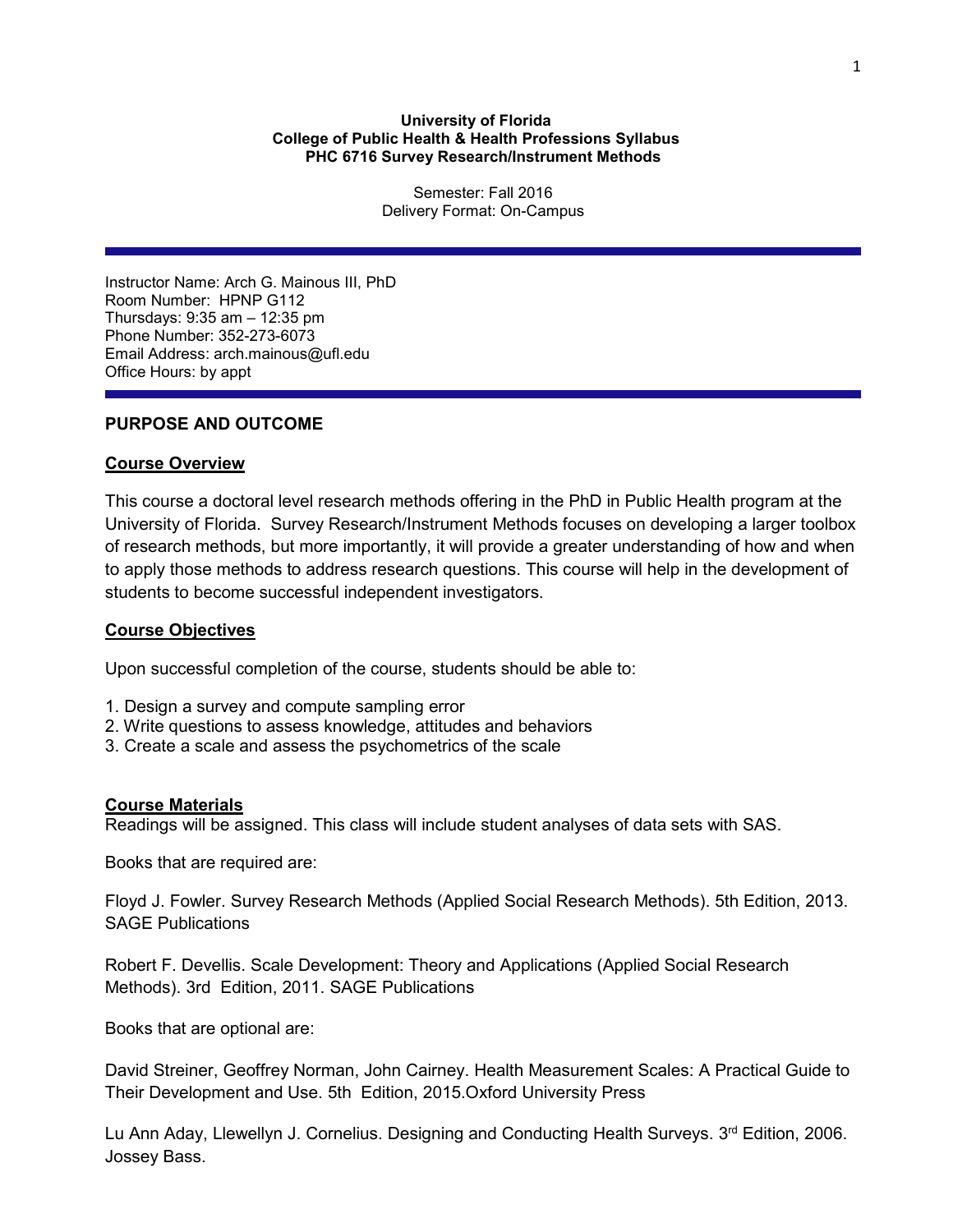# **Strategy to meet the course objectives**

Assessment of the degree to which course objectives and competencies are achieved will be by means of

- One exam
- Class presentations and affiliated papers
- Class attendance, preparation, and participation

# **DESCRIPTION OF COURSE CONTENT**

## **Topical Outline/Course Schedule**

| Week                  | Date(s)      | Topic(s)                                        |
|-----------------------|--------------|-------------------------------------------------|
|                       | August 22    | Introduction/Syllabus/Experience                |
| $\overline{2}$        | August 29    | Utility and Application of Questionnaires       |
| 3                     | September 5  | <b>Survey Design and Sampling Frames</b>        |
| 4                     | September 12 | Sampling Error and Sample Size                  |
| 5                     | September 19 | <b>Question Writing</b>                         |
| 6                     | September 26 | Scale and Measure Creation                      |
| 7                     | October 3    | <b>Class Presentations</b>                      |
| 8                     | October 10   | Scale and Measure Creation                      |
| 9                     | October 17   | Scale and Measure Creation                      |
| 10                    | October 24   | Issues in fielding a survey                     |
| 11                    | October 31   | <b>Factor Analysis and Principal Components</b> |
| 12                    | November 7   | <b>Validation of Scales</b>                     |
| 13                    | November 14  | <b>Class Presentations</b>                      |
| 14                    | November 21  | Thanksgiving                                    |
| 15                    | November 28  | Potpourri and Review                            |
| 16                    | December 5   | <b>Reading Day</b>                              |
| <b>Finals</b><br>Week |              | <b>Final Exam</b>                               |

The topical outline may vary based on the progress of the class in grasping concepts.

**ACADEMIC REQUIREMENTS AND GRADING**

**Grading**

# **Grading Components**

*Exams (50%)*

There will be a final exam.

*Presentations/Written Analysis (50%)*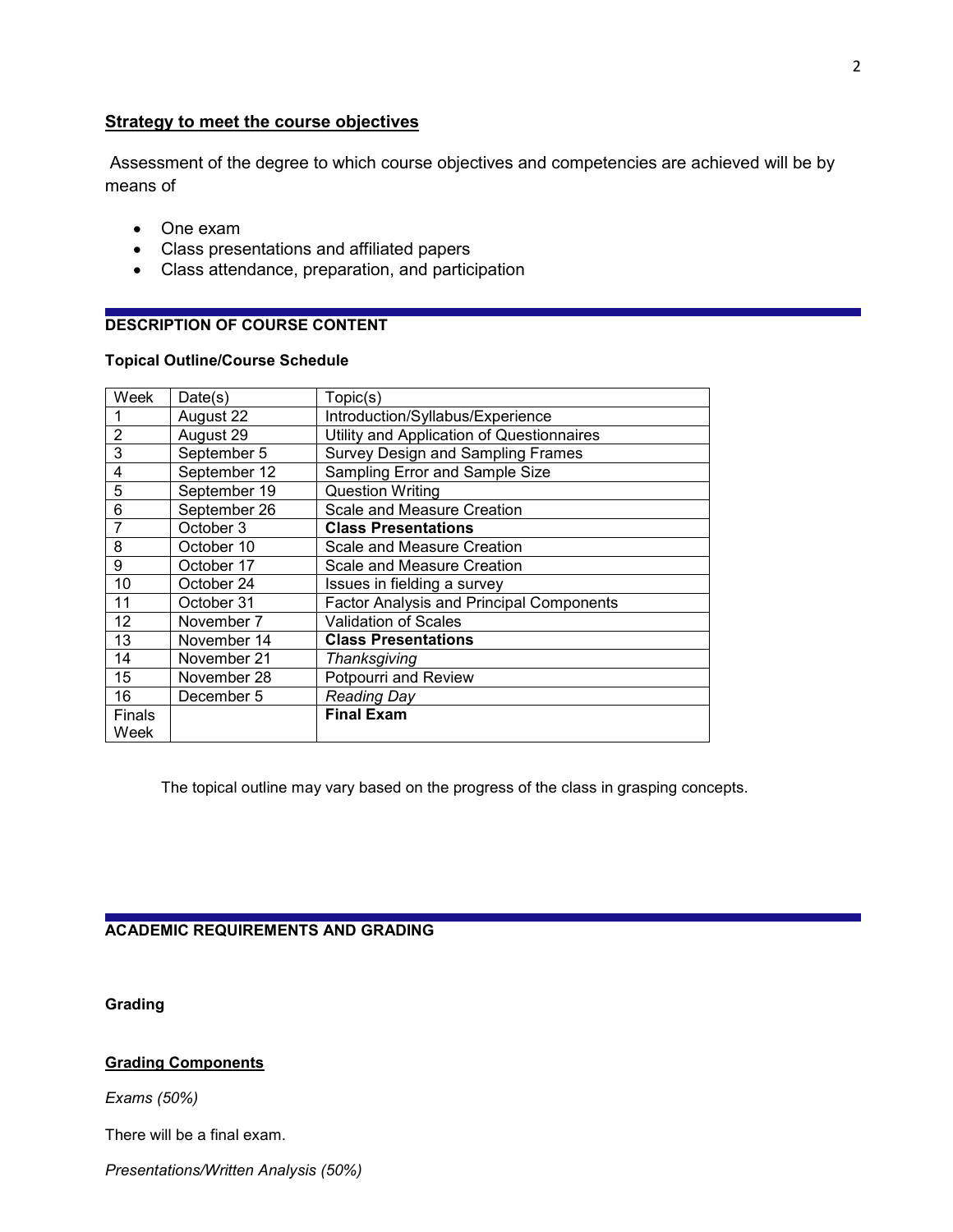| <b>Total Points (of 100)</b> | <b>Grade</b><br><b>Points</b> | Grade            |  |  |
|------------------------------|-------------------------------|------------------|--|--|
| 95 or more                   | 4.0                           | A                |  |  |
| 90-94                        | 3.67                          | A-               |  |  |
| $87 - 89$                    | 3.33                          | B+               |  |  |
| 83-86                        | 3.0                           | B                |  |  |
| $80 - 82$                    | 2.67                          | <b>B-</b>        |  |  |
| 77-79                        | 2.33                          | $\overline{C+}$  |  |  |
| 73-76                        | 2.0                           | Ċ                |  |  |
| 70-72                        | 1.67                          | $\overline{C}$ - |  |  |
| 67-69                        | 1.33                          | D+               |  |  |
| 63-66                        | 1.0                           | D                |  |  |
| 60-62                        | .67                           | D-               |  |  |
| Below 60                     | 0                             | E                |  |  |

Please be aware that a C- is not an acceptable grade for graduate students. In addition, a grade of C counts toward a graduate degree only if an equal number of credits in courses numbered 5000 or higher have been earned with an A.

| Letter        |     | А-   | $B+$ |                          | в-   | $C+$ | $\sim$<br>◡ | $\sim$<br>ს- | D+          |             | D-   | -<br>►<br>-   | <b>WF</b> |     | ΝG | S-  |
|---------------|-----|------|------|--------------------------|------|------|-------------|--------------|-------------|-------------|------|---------------|-----------|-----|----|-----|
| Grade         |     |      |      |                          |      |      |             |              |             |             |      |               |           |     |    |     |
| Grade         | 4.0 | 3.67 | 3.33 | $\Omega$ $\Omega$<br>J.U | 2.67 | 2.33 | 2.0         | .67          | ູລລ<br>ںں ا | $\cdot$ . U | 0.67 | $\sim$<br>v.u | 0.0       | 0.0 |    | 0.0 |
| <b>Points</b> |     |      |      |                          |      |      |             |              |             |             |      |               |           |     |    |     |

For greater detail on the meaning of letter grades and university policies related to them, see the Registrar's Grade Policy regulations at:

<http://catalog.ufl.edu/ugrad/current/regulations/info/grades.aspx>

#### **Exam Policy**

Exams will be delivered in the assigned time. Communication of issues is expected at least two weeks prior.

# **Policy Related to Make up Exams or Other Work**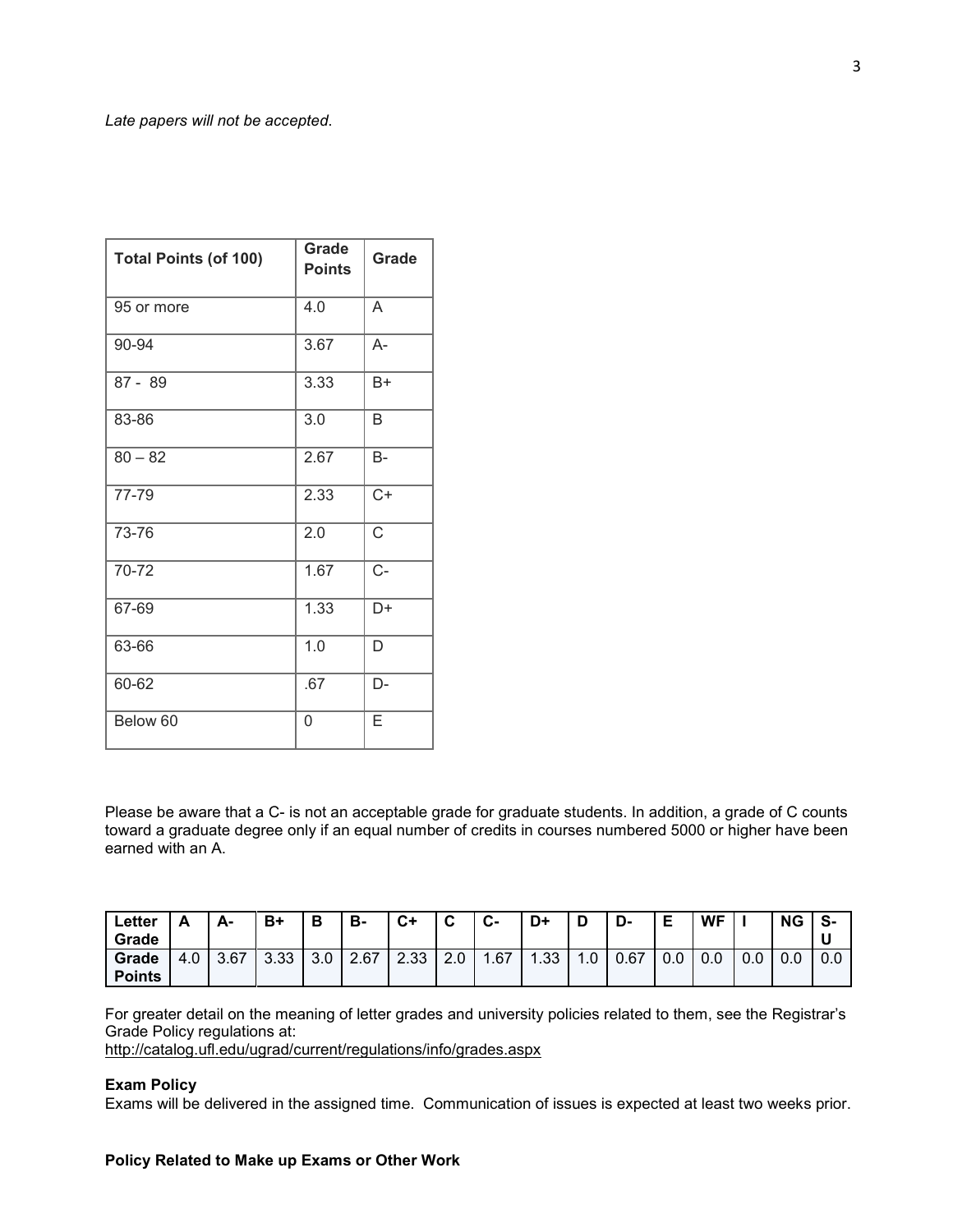Make up work is at the discretion of the instructor and will only be offered under valid conditions and with advance coordination with the instructor.

#### **Policy Related to Required Class Attendance**

It is expected that you will attend, prepare for, and participate in all class sessions. Personal issues with respect to class attendance or fulfillment of course requirements will be handled on an individual basis and should be addressed as soon as possible.

All faculty are bound by the UF policy for excused absences. For information regarding the UF Attendance Policy see the Registrar website for additional details:

<https://catalog.ufl.edu/ugrad/current/regulations/info/attendance.aspx>

### **STUDENT EXPECTATIONS, ROLES, AND OPPORTUNITIES FOR INPUT**

#### **Expectations Regarding Course Behavior**

Cell phone use is not permitted in class. Some use of tablets or laptops may be appropriate, but is generally discouraged.

#### **Communication Guidelines**

Students will be expected to communicate with the instructor via official ufl email address. In the case of emergency, direct phone contact either via call or text is appropriate.

#### **Academic Integrity**

Students are expected to act in accordance with the University of Florida policy on academic integrity. As a student at the University of Florida, you have committed yourself to uphold the Honor Code, which includes the following pledge:

## "**We, the members of the University of Florida community, pledge to hold ourselves and our peers to the highest standards of honesty and integrity**."

You are expected to exhibit behavior consistent with this commitment to the UF academic community, and on all work submitted for credit at the University of Florida, the following pledge is either required or implied:

### **"On my honor, I have neither given nor received unauthorized aid in doing this assignment."**

It is your individual responsibility to know and comply with all university policies and procedures regarding academic integrity and the Student Honor Code. Violations of the Honor Code at the University of Florida will not be tolerated. Violations will be reported to the Dean of Students Office for consideration of disciplinary action. For additional information regarding Academic Integrity, please see Student Conduct and Honor Code or the Graduate Student Website for additional details:

<https://www.dso.ufl.edu/sccr/process/student-conduct-honor-code/> <http://gradschool.ufl.edu/students/introduction.html>

Please remember cheating, lying, misrepresentation, or plagiarism in any form is unacceptable and inexcusable behavior.

#### **Online Faculty Course Evaluation Process**

Students are expected to provide feedback on the quality of instruction in this course by completing online evaluations at [https://evaluations.ufl.edu.](https://evaluations.ufl.edu/) Evaluations are typically open during the last two or three weeks of the semester, but students will be given specific times when they are open. Summary results of these assessments are available to students at [https://evaluations.ufl.edu/results/.](https://evaluations.ufl.edu/results/)